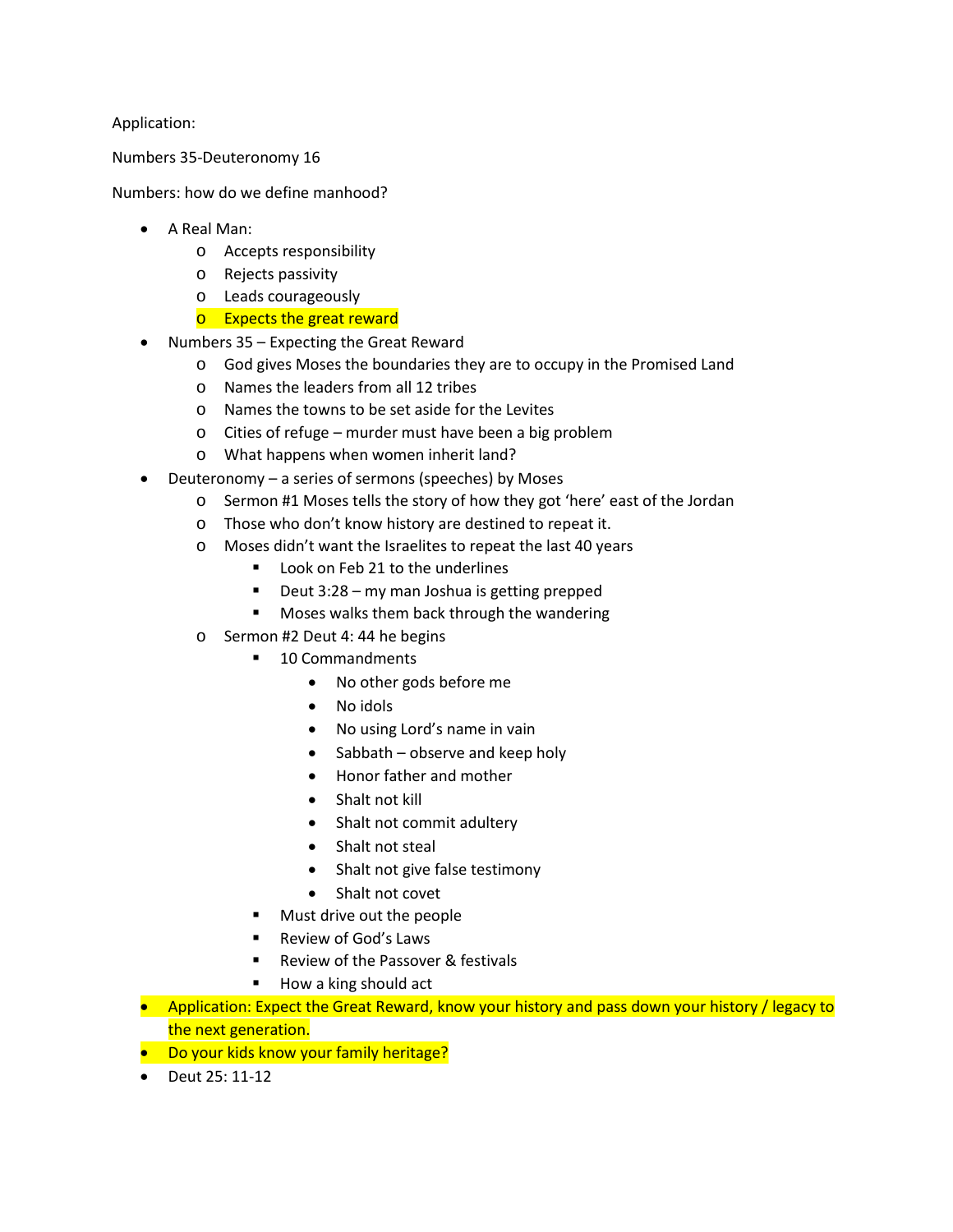## **TBS DWB 8.52 New Testament References**

| Day       | <b>DWB Reading</b>                                                                                                                                                                                                                             | <b>New Testament Reference</b>                                                                                                                                                                                                                                                   |
|-----------|------------------------------------------------------------------------------------------------------------------------------------------------------------------------------------------------------------------------------------------------|----------------------------------------------------------------------------------------------------------------------------------------------------------------------------------------------------------------------------------------------------------------------------------|
| Friday    | Numbers 34-36<br>Numbers 36 4Then when the Year of<br>Jubilee comes, their portion of land<br>will be added to that of the new tribe,<br>causing it to be lost forever to our<br>ancestral tribe."                                             | Revelation 7 4And I heard how many were<br>marked with the seal of God-144,000 were<br>sealed from all the tribes of Israel:                                                                                                                                                     |
| Saturday  | Deut. 1-4<br>Deuteronomy 1 34"When the LORD<br>heard your complaining, he became<br>very angry. So he solemnly<br>swore, 35'Not one of you from this<br>wicked generation will live to see the<br>good land I swore to give your<br>ancestors, | Hebrews 3:19 So we see that it was<br>because of their unbelief that they were<br>unable to enter.                                                                                                                                                                               |
| Sunday    | Selah                                                                                                                                                                                                                                          |                                                                                                                                                                                                                                                                                  |
| Monday    | Deut. 5-7<br>Deuteronomy 7 7"The LORD did not<br>set his heart on you and choose you<br>because you were more numerous<br>than other nations, for you were the<br>smallest of all nations!                                                     | Romans 9 11But before they were born,<br>before they had done anything good or<br>bad, she received a message from God.<br>(This message shows that God chooses<br>people according to his own<br>purposes; 12he calls people, but not<br>according to their good or bad works.) |
| Tuesday   | Deut. 8-11<br>Deuteronomy 11 19Teach them to<br>your children. Talk about them when<br>you are at home and when you are on<br>the road, when you are going to bed<br>and when you are getting up.                                              | Ephesians 6 Fathers, do not provoke your<br>children to wrath; instead, bring them up in<br>the discipline and instruction of the Lord.                                                                                                                                          |
| Wednesday | Deut. 12-16<br>Deuteronomy 13 18"The LORD your<br>God will be merciful only if you listen<br>to his voice and keep all his commands<br>that I am giving you today, doing what<br>pleases him.                                                  | John 14 21Those who accept my<br>commandments and obey them are the<br>ones who love me. And because they love<br>me, my Father will love them. And I will<br>love them and reveal myself to each of<br>them."                                                                   |
| Thursday  | Deut. 17-20<br>Deuteronomy 17 19He must always<br>keep that copy with him and read it<br>daily as long as he lives. That way he<br>will learn to fear the LORD his God by<br>obeying all the terms of these<br>instructions and decrees        | 2 Timothy 3:16-17 16All Scripture is<br>inspired by God and is useful to teach us<br>what is true and to make us realize what is<br>wrong in our lives. It corrects us when we<br>are wrong and teaches us to do what is<br>right.                                               |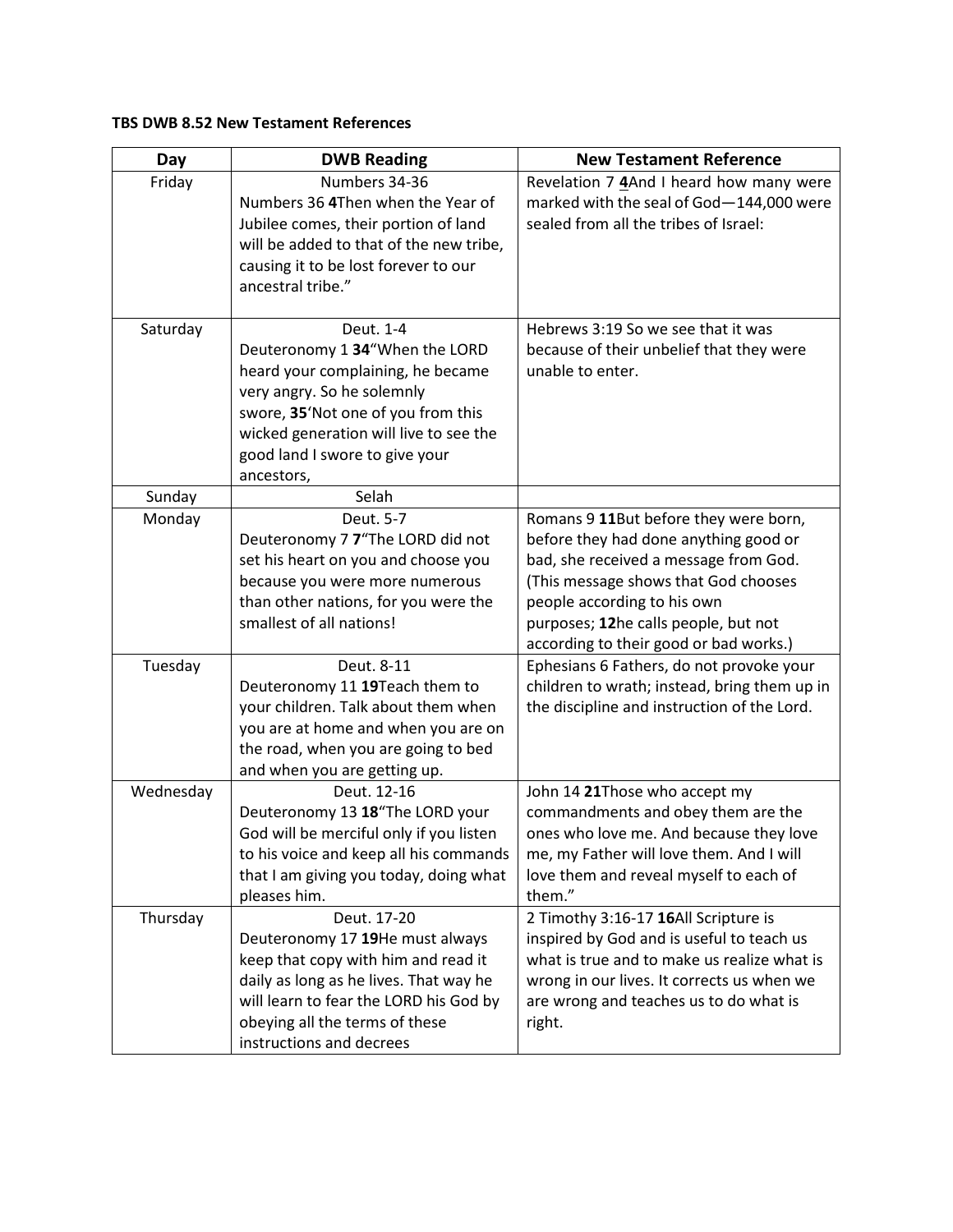## **Charts and Maps 8.52**

## **Boundaries of the Land**

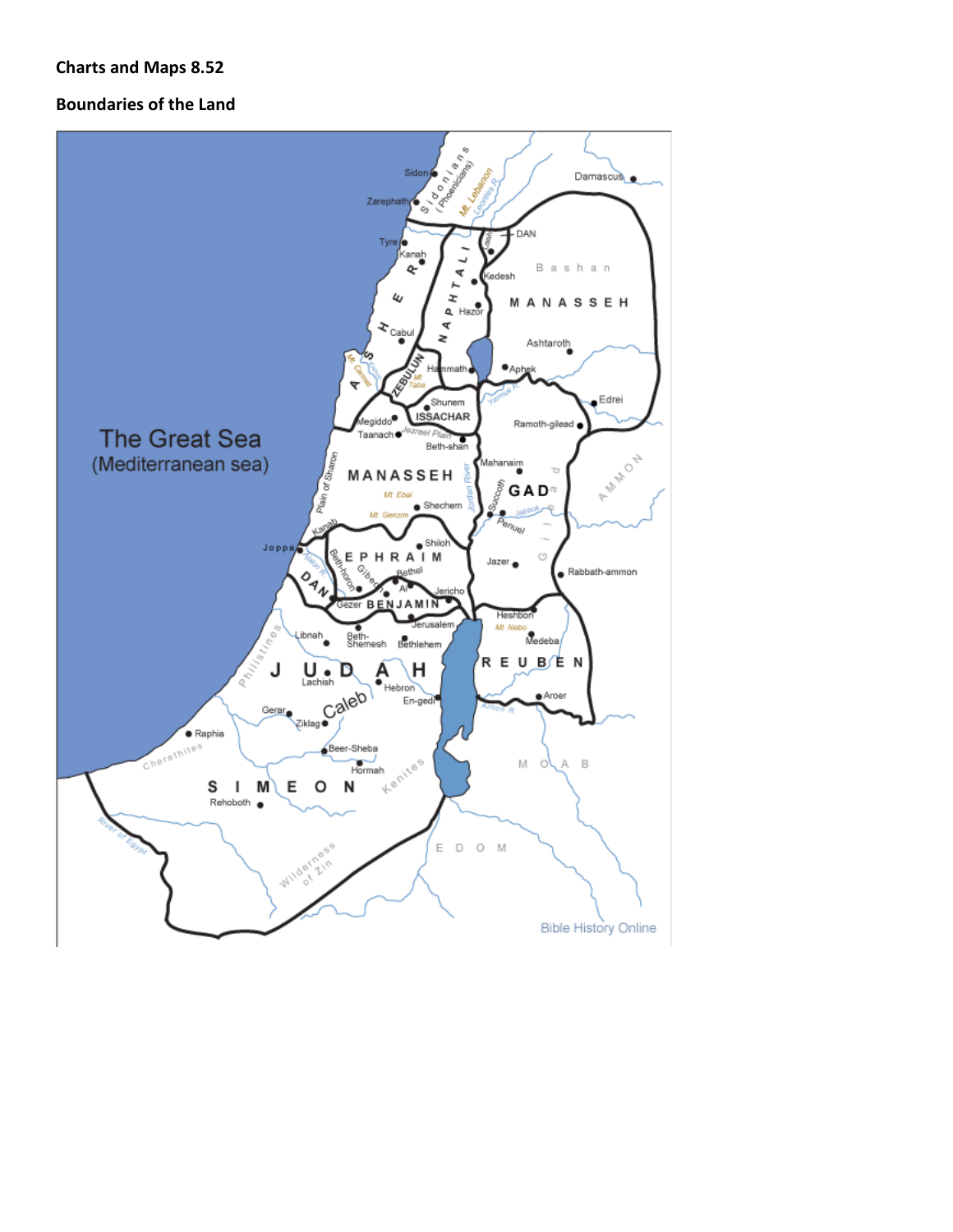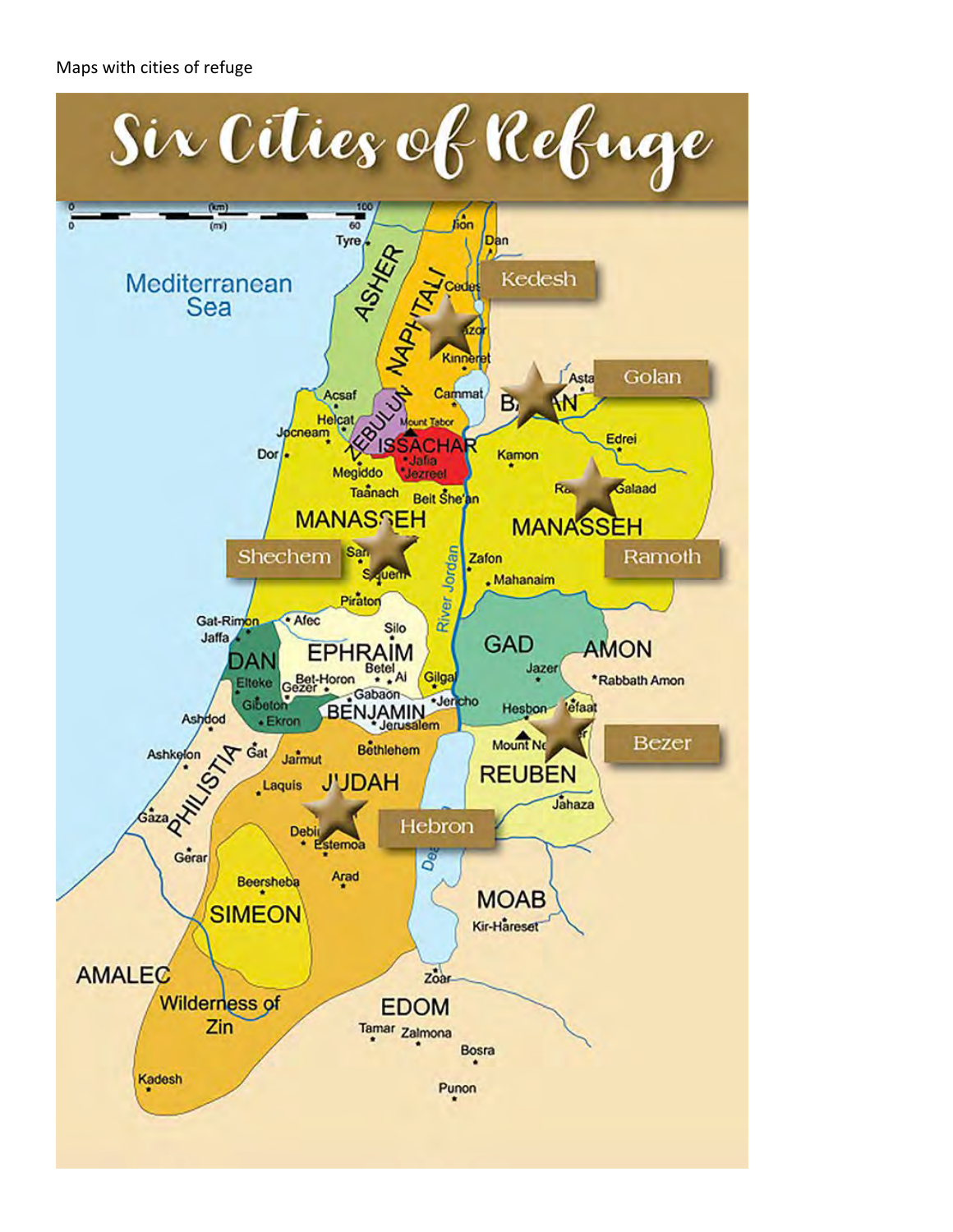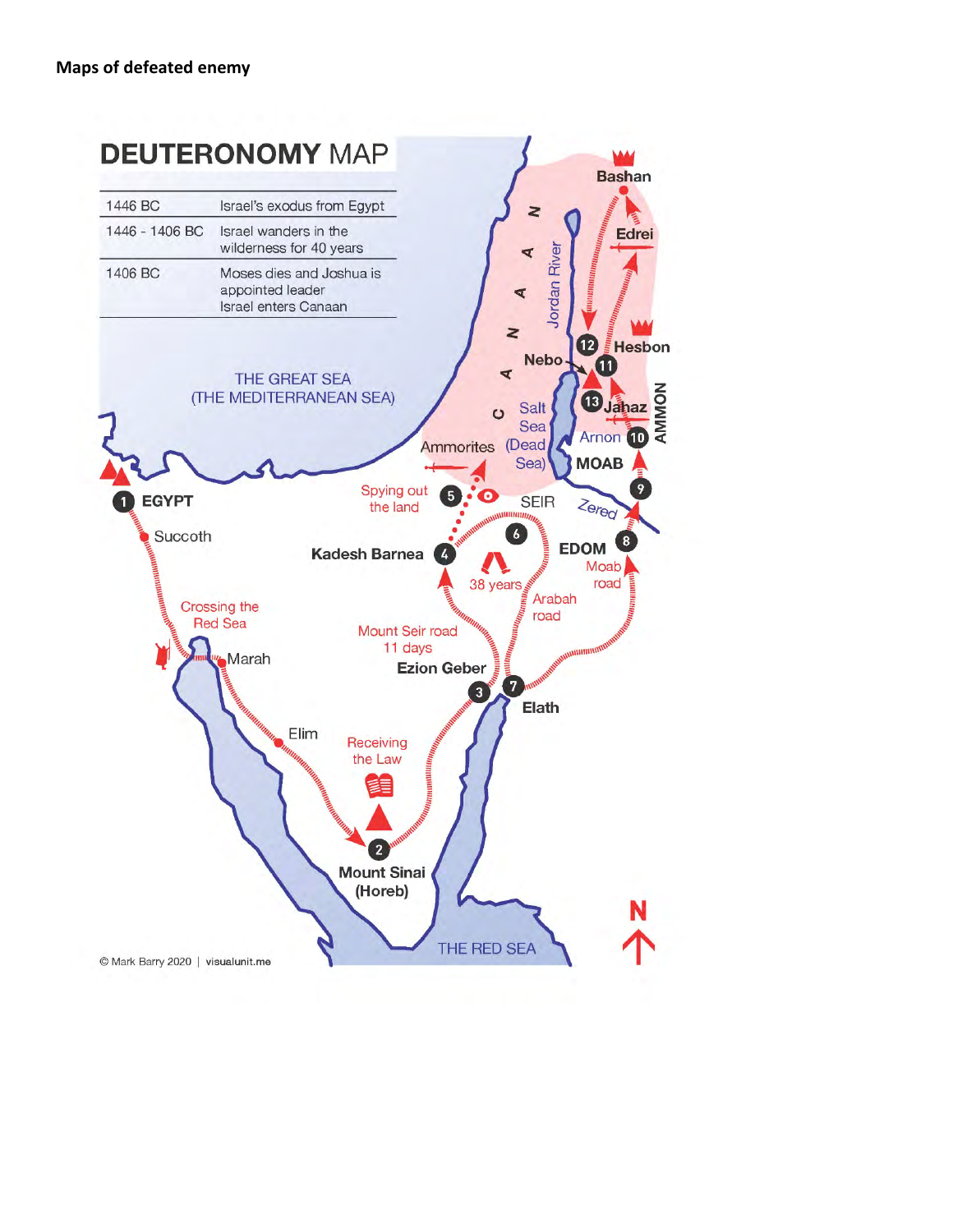**Festivals**